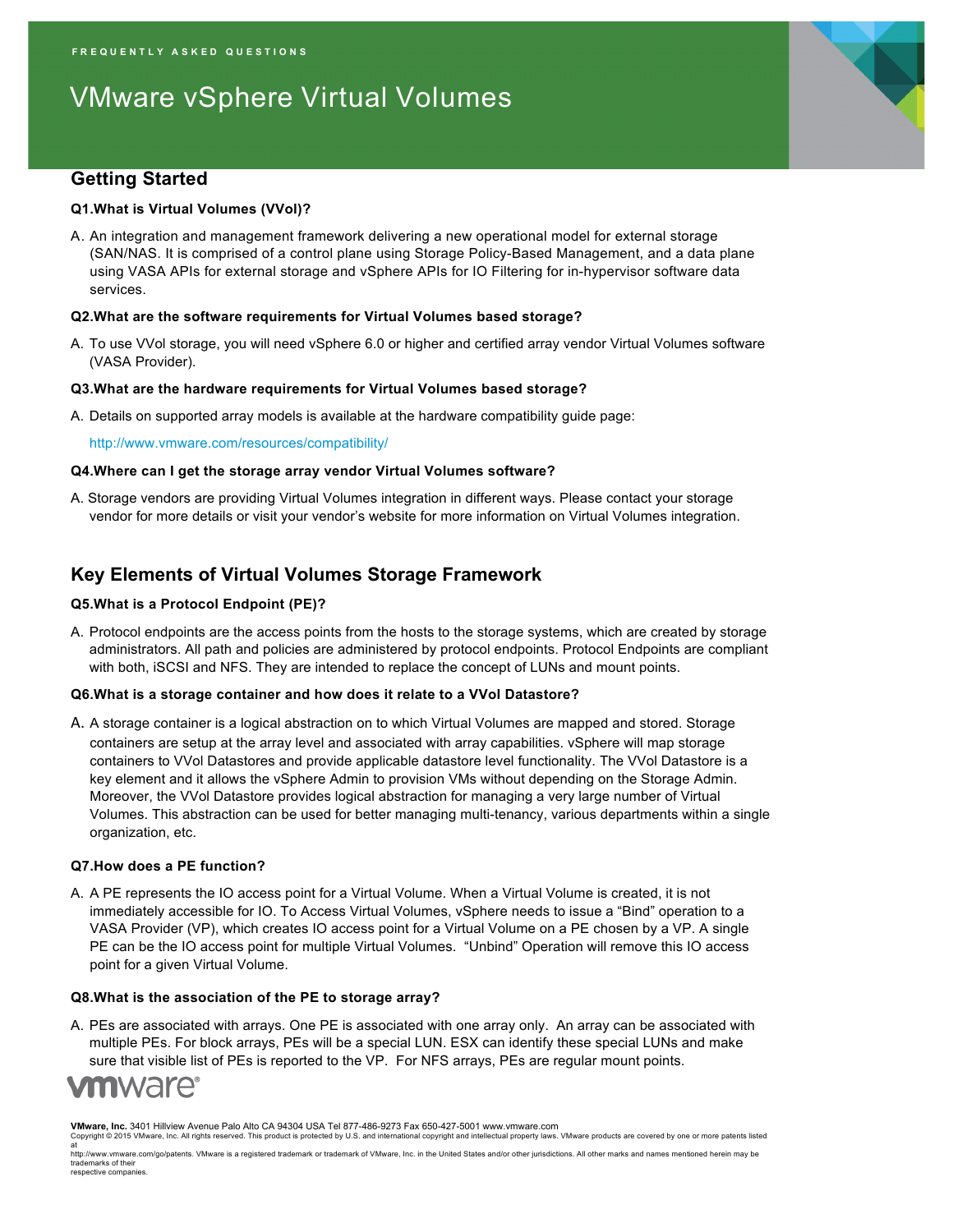#### **Q9.What is the association of a PE to storage containers?**

A. PEs are managed per array. vSphere will assume that all PEs reported for an array are associated with all containers on that array. E.g: If an array has 2 containers and 3 PEs then ESX will assume that Virtual Volumes on both containers can be bound on all 3 PEs. But internally VPs and storage arrays can have specific logic to map Virtual Volumes and storage containers to PE.

#### **Q10.What is the association of a PE to Hosts??**

A. PEs are like LUNs or mount points. They can be mounted or discovered by multiple hosts.

## **VVol Storage Architecture and Technical Details**

#### **Q11.Can I have one PE connect to multiple hosts across clusters?**

A. Yes. VPs can return the same Virtual Volumes binding information to each host if the PE is visible to multiple hosts.

#### **Q12.I use multi-pathing policies today. How do I continue to use them with Virtual Volumes?**

A. All multi-pathing policies today will be applied to a PE LUN. This means if path failover happens it is applicable to all Virtual Volumes bound on that PE. Multi-pathing plugins have been modified not to treat internal Virtual Volume error conditions as path failure. vSphere will make sure that if older MPPs won't claim PE LUNs.

#### **Q13.How many Storage Containers can I have per storage array?**

A. It depends on what array is configured, but number of containers is normally small count in (few tens in number). There is a limit of 256 storage containers per host.

#### **Q14.Can a single VVol Datastore span different physical arrays?**

A. No. At this point vSphere does not support this.

#### **Q15. We have the multi-write VMDK feature today? How will that be represented in Virtual Volumes?**

A. A Virtual Volume can be bound by multiple hosts. vSphere provides multi-writer support for Virtual Volumes.

#### **Q16.Can I use VAAI enabled storage arrays along with Virtual Volumes enabled arrays?**

A. Yes. vSphere will use VAAI support whenever possible. In fact VMware mandates ATS support for configuring Virtual Volumes on SCSI.

#### **Q17.Can I use legacy datastores along with Virtual Volumes?**

A. Yes.

#### **Q18.Can I replace RDMs with Virtual Volumes?**

A. Virtual Volumes do not currently support SCSI-2 reservations. Hence Virtual Volumes cannot be used to substitute RDMs in all environments. Whenever an application requires direct access to the physical device, Virtual Volumes are not a replacement for pass-thru RDM (ptRDM). Virtual Volumes are superior to non-passthru RDM (nptRDM) in a majority of virtual disks use cases.

#### **Q19.Can I use SDRS/SIOC to provision Virtual Volumes enabled arrays?**

A. No. SDRS is not supported. SIOC will be supported as we support IO scheduling policies for individual Virtual Volumes.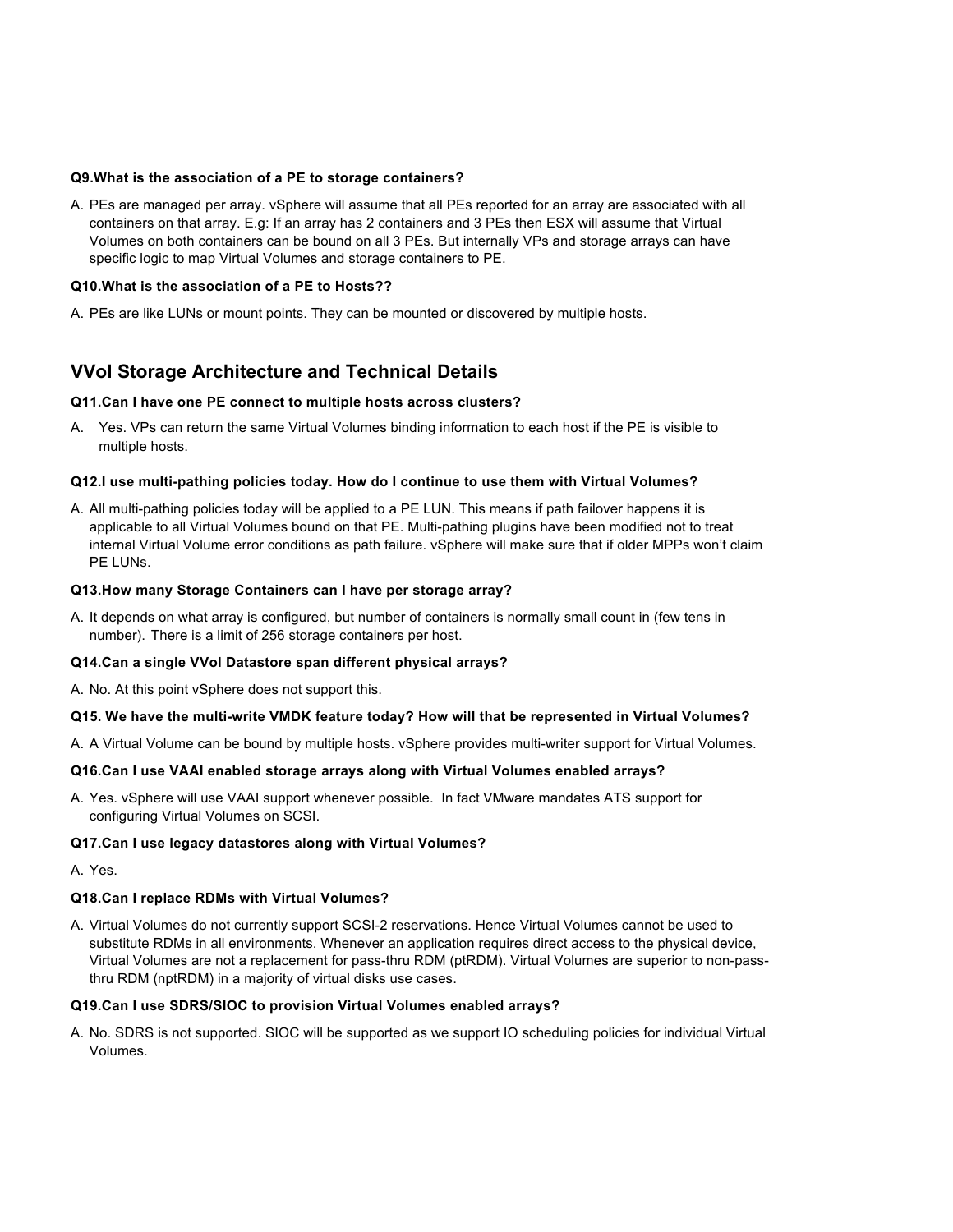#### **Q20.Is VASA 2.0 a requirements for Virtual Volumes support?**

A. Yes. Virtual Volumes does require VASA 2.0. The version 2.0 of the VASA protocol introduces a new set of APIs specifically for Virtual Volumes that are used to manage storage containers and Virtual Volumes. It also provides communication between vCenter, hosts, and the storage arrays.

#### **Q21.How does Virtual Volumes affect backup software vendors?**

A. Virtual Volumes are modeled in vSphere exactly as today's virtual disks. The VADP APIs used by backup vendors are fully supported on Virtual Volumes just as they are on vmdk files on a LUN. Snapshots created by backup software using VADP will look the same to both vSphere and the backup software as non-VVol based snapshots, though on-array the snapshots are actually Virtual Volume objects. Backup software using VADP should be unaffected.

#### **Q22.Is Virtual SAN using some of the Virtual Volumes features under the covers?**

A. Although VSAN presents some of the same capabilities (representing virtual disks as objects in storage, for instance) and introduces the ability to manage storage SLAs on a per-object level with SPBM, it does not use the same mechanisms as Virtual Volumes. Virtual Volumes uses VASA 2.0 to communicate with an array's VASA Provider to manage Virtual Volumes on that array, but Virtual SAN uses its own APIs to manage virtual disks. SPBM is used by both, and SPBM's ability to present and interpret storage-specific capabilities lets it span VSAN's capabilities and Virtual Volume array's capabilities and present a single, uniform way of managing storage profiles and virtual disk requirements.

#### **Q23.Can you shrink or grow the Storage Container on the fly?**

A. Storage Containers are a logical entity only and are entirely managed by the storage array. In theory there's nothing to prevent them from growing and shrinking on the fly. That capability is up to the array vendor to implement.

#### **Q24.Where are the Protocol Endpoints (PE) setup? In the vCenter with vSphere web client?**

A. PEs are configured on the array side and vCenter is informed about them automatically through the VASA Provider. Hosts discover SCSI PEs as they discover today's LUNs; NFS mount points are automatically configured.

#### **Q25.Where are the array policies (snap, clone, replicate) applied?**

A. Each array will have a certain set of capabilities supported (snapshot, clone, encryption, etc) and these are defined at the storage container level. In vSphere, a policy is a combination of multiple capabilities and when a VM is provisioned, recommended datastores that match a policy are presented

#### **Q26.From the vSphere Admin, is a Virtual Datastore accessed like a LUN? (storage browser, vm logs, vm.vpx config file, etc)**

A. You can browse a Virtual Datastore as you browse any other datastore (you will see all config Virtual Volumes, one per VM). It's these config Virtual Volumes that hold the information previously in the VM's directory, like vmx file, VM logs, etc.

#### **Q27. Is there a maximum number of Virtual Volumes or maximum capacity for a SC/PE?**

A. Those limits are entirely determined by the array vendor's implementation. The vSphere Virtual Volume implementation does not impose any particular limits.

#### **Q28.Can you shrink the PE as well as increase on the fly?**

A. PEs don't really have a size - they're just a conduit for data traffic. There's no file system created ON the LUN, for instance - they're just the destination for data I/O on Virtual Volumes that are bound to it.